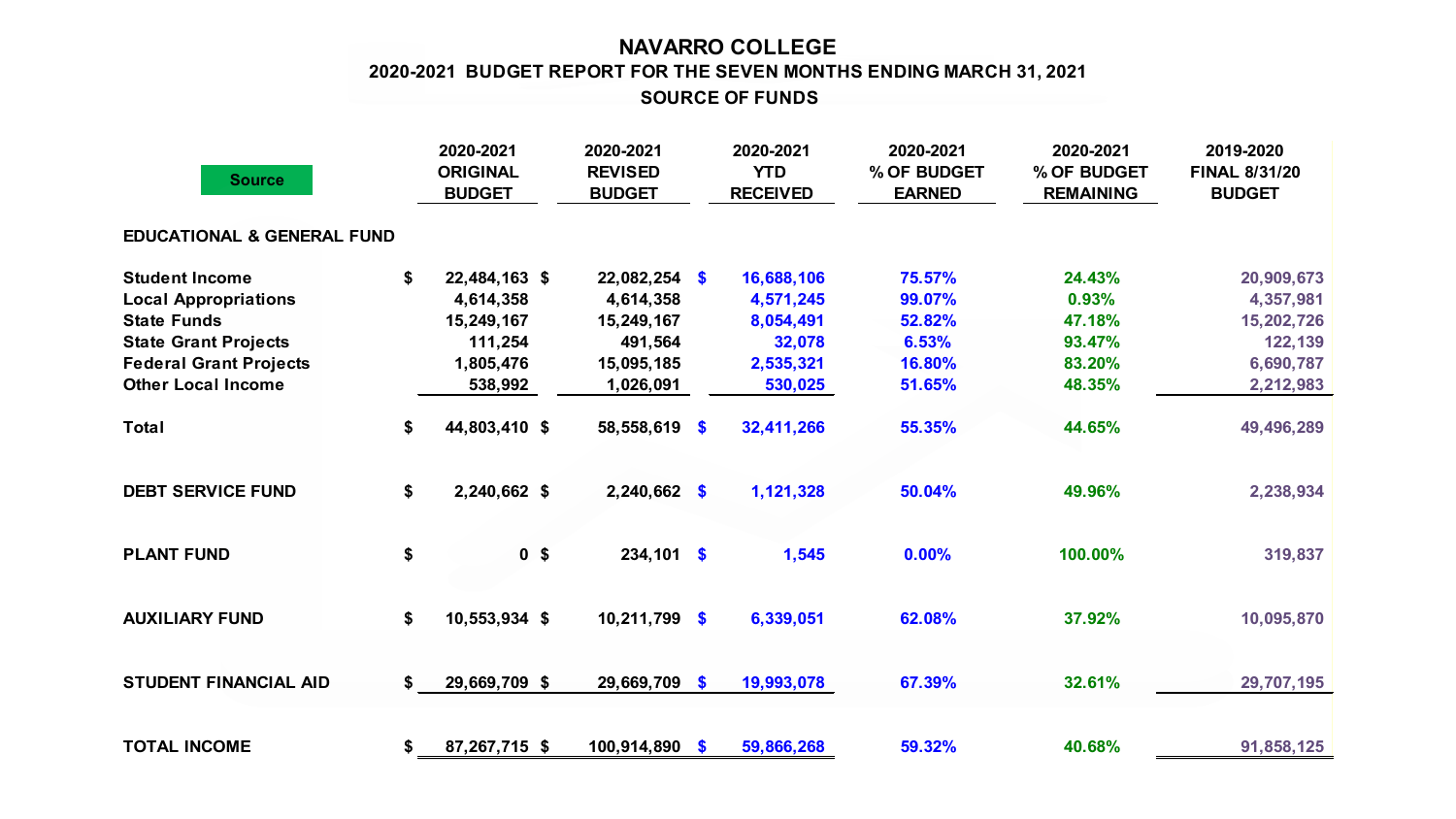## **NAVARRO COLLEGE 2019-2020 BUDGET REPORT FOR THE SEVEN MONTHS ENDING MARCH 31, 2020 SOURCE OF FUNDS**

| <b>Source</b>                         |    | 2019-2020<br><b>ORIGINAL</b><br><b>BUDGET</b> | 2019-2020<br><b>REVISED</b><br><b>BUDGET</b> |               | 2019-2020<br><b>YTD</b><br><b>RECEIVED</b> | 2019-2020<br>% OF BUDGET<br><b>EARNED</b> | 2019-2020<br>% OF BUDGET<br><b>REMAINING</b> |  |
|---------------------------------------|----|-----------------------------------------------|----------------------------------------------|---------------|--------------------------------------------|-------------------------------------------|----------------------------------------------|--|
| <b>EDUCATIONAL &amp; GENERAL FUND</b> |    |                                               |                                              |               |                                            |                                           |                                              |  |
| <b>Student Income</b>                 | \$ | 22,186,176 \$                                 | 22,186,176                                   | $\mathbf{s}$  | 18,027,059                                 | 81.25%                                    | 18.75%                                       |  |
| <b>Local Appropriations</b>           |    | 3,868,321                                     | 4,357,981                                    |               | 4,347,274                                  | 99.75%                                    | 0.25%                                        |  |
| <b>State Funds</b>                    |    | 15,202,726                                    | 15,202,726                                   |               | 8,075,097                                  | 53.12%                                    | 46.88%                                       |  |
| <b>State Grant Projects</b>           |    | 155,935                                       | 115,354                                      |               | 84,275                                     | 73.06%                                    | 26.94%                                       |  |
| <b>Federal Grant Projects</b>         |    | 2,212,462                                     | 2,278,566                                    |               | 957,982                                    | 42.04%                                    | 57.96%                                       |  |
| <b>Other Local Income</b>             |    | 479,350                                       | 1,046,698                                    |               | 841,937                                    | 80.44%                                    | 19.56%                                       |  |
| <b>Total</b>                          | \$ | 44,104,970 \$                                 | 45, 187, 501                                 | S.            | 32,333,624                                 | 71.55%                                    | 28.45%                                       |  |
| <b>DEBT SERVICE FUND</b>              | \$ | 2,238,934 \$                                  | $2,238,934$ \$                               |               | 1,133,542                                  | 50.63%                                    | 49.37%                                       |  |
| <b>PLANT FUND</b>                     | \$ | 0 <sup>5</sup>                                | 420,062 \$                                   |               | 9,880                                      | 0.00%                                     | 100.00%                                      |  |
| <b>AUXILIARY FUND</b>                 | \$ | 10,422,427 \$                                 | 10,492,276                                   | $\frac{1}{2}$ | 6,777,463                                  | 64.59%                                    | 35.41%                                       |  |
| <b>STUDENT FINANCIAL AID</b>          | \$ | 29,707,195 \$                                 | 29,707,195                                   | <b>S</b>      | 23, 262, 402                               | 78.31%                                    | 21.69%                                       |  |
| <b>TOTAL INCOME</b>                   | \$ | 86,473,526 \$                                 | 88,045,968                                   | S.            | 63,516,911                                 | 72.14%                                    | 27.86%                                       |  |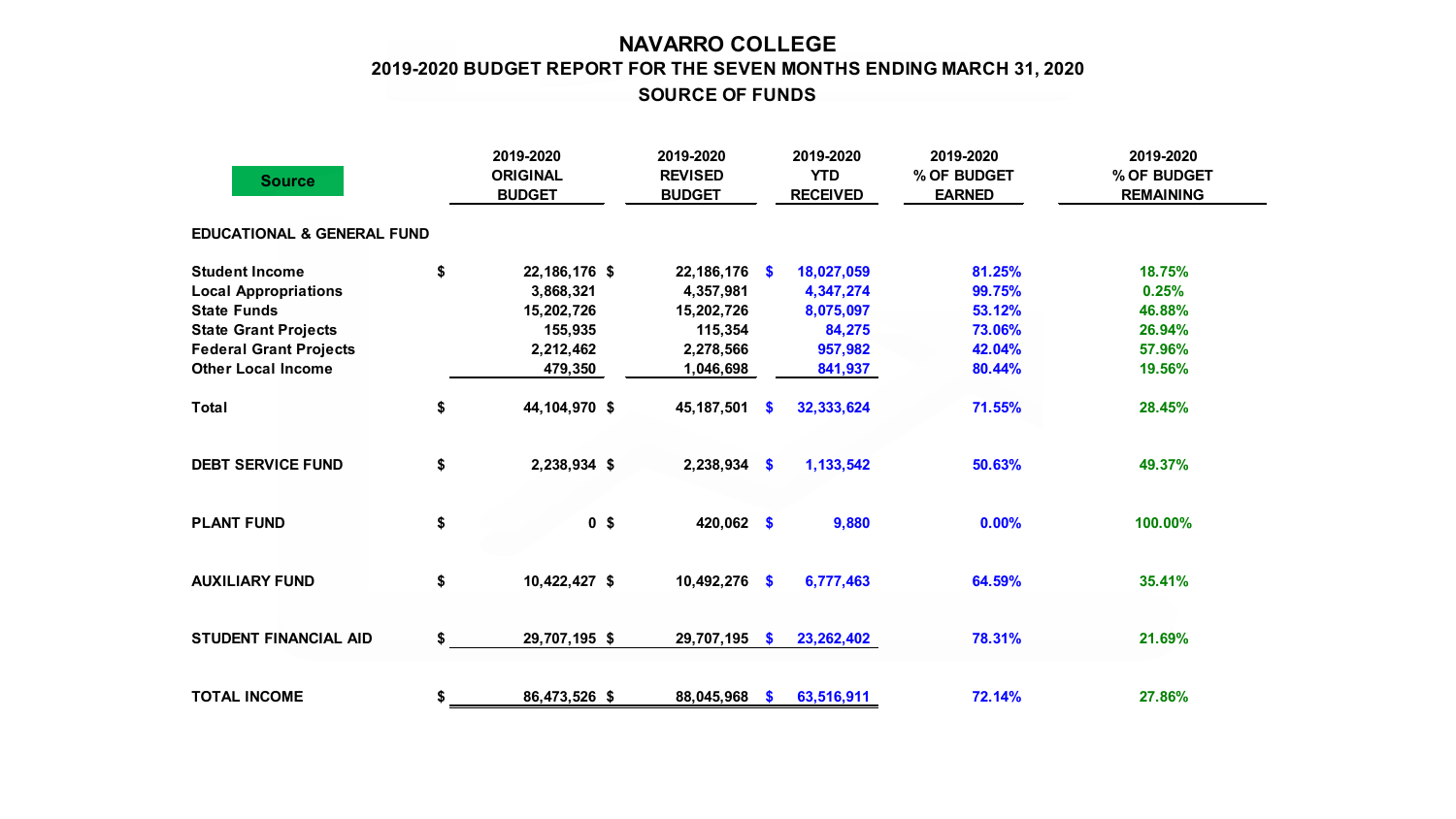## **NAVARRO COLLEGE 2020-2021 BUDGET REPORT FOR THE SEVEN MONTHS ENDING MARCH 31, 2021 DISBURSEMENT OF FUNDS**

| <b>Disbursement</b>                       |    | 2020-2021<br><b>ORIGINAL</b><br><b>BUDGET</b> | 2020-2021<br><b>REVISED</b><br><b>BUDGET</b> | 2020-2021<br><b>YTD</b><br><b>EXPENSED</b> |    | 2020-2021<br><b>OBLIGATED</b> | 2020-2021<br>% OF BUDGET<br><b>EXPENDED</b> | 2020-2021<br>% OF BUDGET<br><b>REMAINING</b> | 2019-2020<br><b>FINAL 8/31/20</b><br><b>BUDGET</b> |  |  |
|-------------------------------------------|----|-----------------------------------------------|----------------------------------------------|--------------------------------------------|----|-------------------------------|---------------------------------------------|----------------------------------------------|----------------------------------------------------|--|--|
| <b>EDUCATIONAL &amp; GENERAL FUND</b>     |    |                                               |                                              |                                            |    |                               |                                             |                                              |                                                    |  |  |
| <b>General Administration</b>             | \$ | 2,192,645 \$                                  | 2,211,770 \$                                 | 1,268,373                                  | \$ | 99,666                        | 61.85%                                      | 38.15%                                       | 2,107,626                                          |  |  |
| <b>Student Services</b>                   |    | 3,776,017                                     | 3,667,499                                    | 1,701,637                                  |    | 194,752                       | 51.71%                                      | 48.29%                                       | 3,501,082                                          |  |  |
| <b>General Institutional</b>              |    | 4,862,135                                     | 4,352,726                                    | 2,290,845                                  |    | 385,406                       | 61.48%                                      | 38.52%                                       | 4,652,753                                          |  |  |
| <b>Instructional Administration</b>       |    | 1,445,011                                     | 1,445,903                                    | 709,593                                    |    | 7,152                         | 49.57%                                      | 50.43%                                       | 1,395,697                                          |  |  |
| <b>Staff Benefits</b>                     |    | 7,168,132                                     | 7,168,132                                    | 3,669,554                                  |    | 1,566,278                     | 73.04%                                      | 26.96%                                       | 6,236,252                                          |  |  |
| <b>Resident Instruction:</b>              |    |                                               |                                              |                                            |    |                               |                                             |                                              |                                                    |  |  |
| Academic                                  |    | 6,794,475                                     | 6,723,314                                    | 3,823,149                                  |    | 11,895                        | 57.04%                                      | 42.96%                                       | 7,238,511                                          |  |  |
| Career                                    |    | 6,307,742                                     | 6,281,505                                    | 3,378,180                                  |    | 304,657                       | 58.63%                                      | 41.37%                                       | 6,062,073                                          |  |  |
| <b>Planetarium</b>                        |    | 76,603                                        | 77,842                                       | 47,089                                     |    | 1,199                         | 62.03%                                      | 37.97%                                       | 82,672                                             |  |  |
| <b>Museum</b>                             |    | 155,520                                       | 156,368                                      | 75,834                                     |    | 579                           | 48.87%                                      | 51.13%                                       | 172,979                                            |  |  |
| <b>Events</b>                             |    | 65,063                                        | 60,898                                       | 36,911                                     |    | 556                           | 61.52%                                      | 38.48%                                       | 93,448                                             |  |  |
| Library                                   |    | 467,816                                       | 469,220                                      | 318,370                                    |    | 168                           | 67.89%                                      | 32.11%                                       | 472,602                                            |  |  |
| <b>Community Services</b>                 |    | 2,000                                         | 2,000                                        | 0                                          |    | $\mathbf 0$                   | 0.00%                                       | 100.00%                                      | 1,700                                              |  |  |
| <b>Plant Maintenance &amp; Operations</b> |    | 4,049,309                                     | 4,094,823                                    | 1,827,213                                  |    | 328,302                       | 52.64%                                      | 47.36%                                       | 4,597,598                                          |  |  |
| <b>Appropriations</b>                     |    | 5,679,816                                     | 6,028,850                                    | 2,361,877                                  |    | 269,489                       | 43.65%                                      | 56.35%                                       | 6,064,782                                          |  |  |
| <b>State Grant Projects</b>               |    | 111,254                                       | 491,564                                      | 80,743                                     |    | 135,704                       | 44.03%                                      | 55.97%                                       | 122,139                                            |  |  |
| <b>Federal Grant Projects</b>             |    | 1,615,845                                     | 14,933,554                                   | 5,405,537                                  |    | 475,976                       | 39.38%                                      | 60.62%                                       | 6,495,349                                          |  |  |
| <b>Local Grant Projects</b>               |    | 34,027                                        | 392,651                                      | 91,827                                     |    | 155,751                       | 63.05%                                      | 36.95%                                       | 199,026                                            |  |  |
| <b>Total</b>                              | \$ | 44,803,410 \$                                 | 58,558,619 \$                                | 27,086,732                                 | \$ | 3,937,530                     | 52.98%                                      | 47.02%                                       | 49,496,289                                         |  |  |
| <b>DEBT SERVICE FUND</b>                  | \$ | 2,240,662 \$                                  | $2,240,662$ \$                               | 110,484                                    | \$ | 1,945,031                     | 91.74%                                      | 8.26%                                        | 2,238,934                                          |  |  |
| <b>PLANT FUND</b>                         | \$ | 0 <sup>5</sup>                                | $234,101$ \$                                 | 105,518                                    | \$ | $\mathbf 0$                   | 45.07%                                      | 54.93%                                       | 319,837                                            |  |  |
| <b>AUXILIARY FUND</b>                     | \$ | 10,553,934 \$                                 | 10,211,799 \$                                | 5,180,359                                  | \$ | 739,505                       | 57.97%                                      | 42.03%                                       | 10,095,870                                         |  |  |
| <b>STUDENT FINANCIAL AID</b>              | \$ | 29,669,709 \$                                 | 29,669,709 \$                                | 20,872,881                                 | \$ | $\mathbf 0$                   | 70.35%                                      | 29.65%                                       | 29,707,195                                         |  |  |
| <b>TOTAL DISBURSEMENTS</b>                | \$ | 87,267,715 \$                                 | 100,914,890 \$                               | 53,355,974                                 | \$ | 6,622,066                     | 59.43%                                      | 40.57%                                       | 91,858,125                                         |  |  |